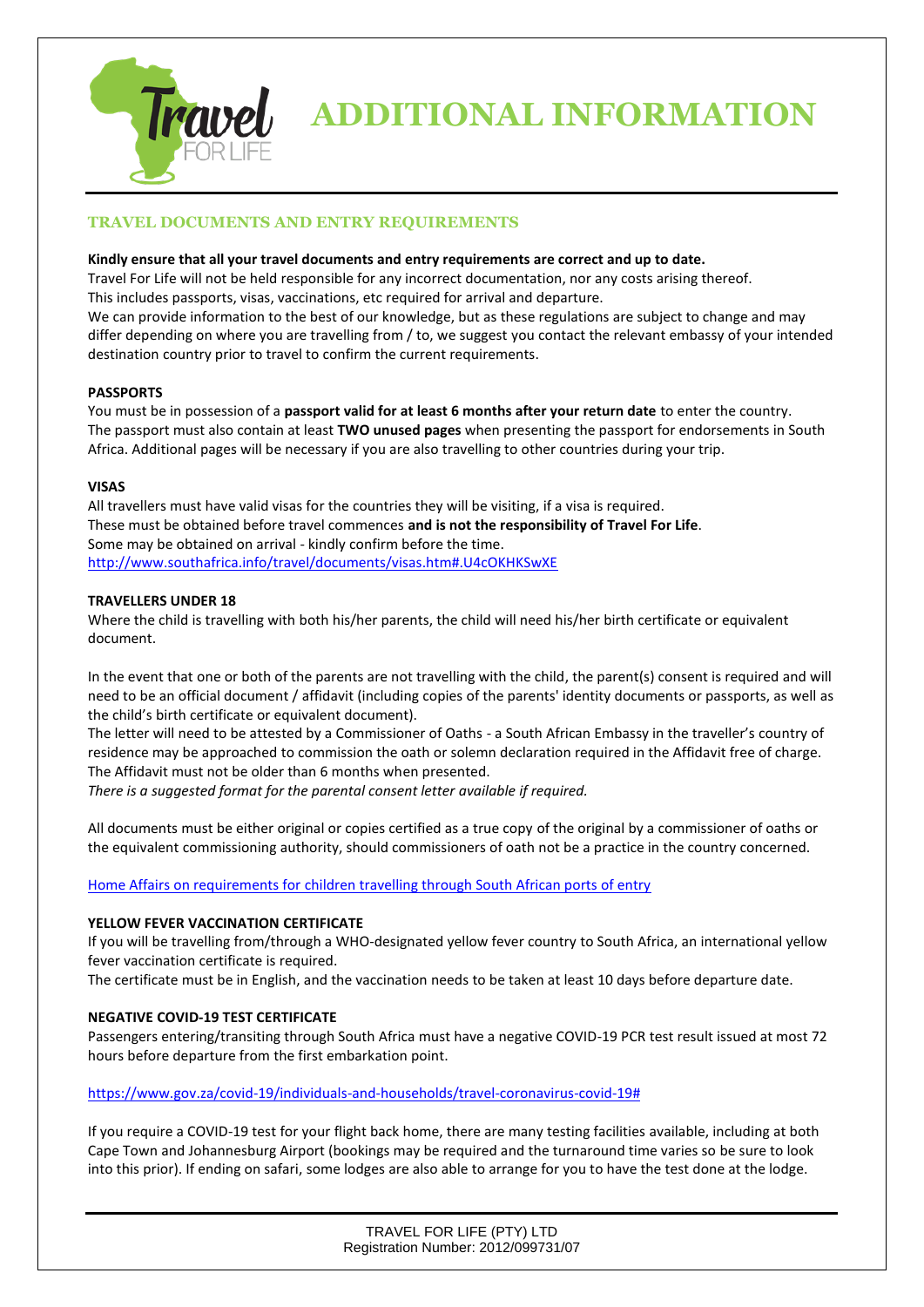

## **MASKS**

It is compulsory to wear a mask in public.

## **TRAVEL HEALTH QUESTIONNAIRE**

<https://sa-covid-19-travel.info/> To be completed not more than 2 days ahead of your trip. *Once completed, you will be issued a unique number (look-up ID), to present to the Port Health Officers as part of the screening process.* Arrival form:<https://sa-covid-19-travel.info/entryq/create> Departure form:<https://sa-covid-19-travel.info/exitq/create>

## **ENTRY HEALTH SCREEN FORM**

Can be completed prior to or on arrival. Arrival form:<https://www.airports.co.za/Documents/ENTRY%20SCREENING%20THQ.pdf> Departure form:<https://www.airports.co.za/Documents/Exit%20Screening%20Questionnaire.pdf>

# **MALARIA**

In South Africa, there are certain parts which are malaria-risk areas (Limpopo / KawZulu-Natal / Mpumalanga), with the highest risk being between November - April.

If you will be visiting malaria areas (such as the Greater Kruger area for safari), we advise that you take prophylactics. Please consult your doctor before leaving home, as many prophylactics require a prescription and some need to be taken e.g. a week before entering the malaria area.

Other countries that are malaria-risk areas include: Kenya, Tanzania, Malawi, Zambia, Zimbabwe, Mozambique, northern Namibia, and northern Botswana.

<http://www.health.gov.za/malaria/>

# **ACCOMMODATION CHECK IN / CHECK OUT TIMES**

### **GUEST HOUSES / HOTELS**

- Check-in is usually from 14:00 / 15:00
- Check-out is usually by 10:00 / 11:00

### **LODGES**

- Check-in is usually from 13:00 / 14:00
- Check-out is usually by 11:00

For a very late check-in / very early check-out, the property will need to be informed prior, so that they can ensure the necessary arrangements are made.

For an early check-in / late check-out, prior arrangements need to be made with the properties as it is dependent on availability of the room(s) and an additional cost may apply.

At the safari lodges, the daily schedule is quite set so a late arrival / early departure may cause you to miss a game drive and/or a meal.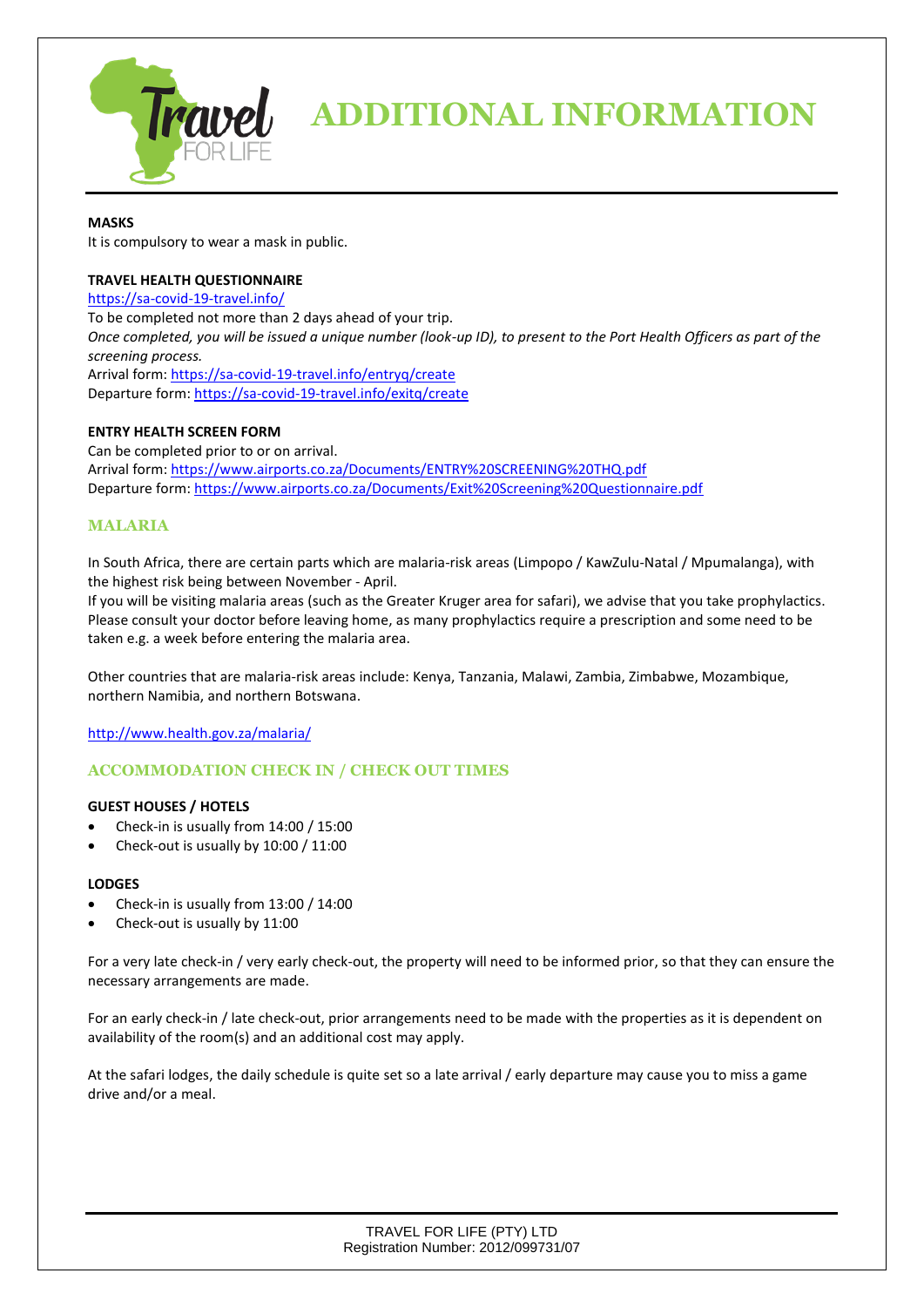

# **FREE LUGGAGE ALLOWANCE ON FLIGHTS**

The luggage policies differ slightly between the airlines - some may restrict you only on the weight while others also restrict you on the number of pieces of luggage allowed. Kindly refer to your e-ticket(s) for more information, or visit the airlines' website:

## **SOUTH AFRICAN AIRWAYS**

Checked luggage: <https://www.flysaa.com/manage-fly/baggage/checked-baggage> Carry-on luggage: <https://www.flysaa.com/manage-fly/baggage/hand-baggage>

## **AIRLINK**

Checked luggage:<https://www.flyairlink.com/baggage-info/checked-baggage> Carry-on luggage[: https://www.flyairlink.com/travel-info/baggage-info/hand-and-cabin](https://www.flyairlink.com/travel-info/baggage-info/hand-and-cabin)

## **MANGO**

Checked luggage: <https://www.flymango.com/en/baggage/checked-baggage> Carry-on luggage: <https://www.flymango.com/en/baggage/carry-on-baggage>

## **KULULA**

Checked / Carry-on luggage[: https://www.kulula.com/flights/baggage](https://www.kulula.com/flights/baggage)

Any luggage exceeding the free allowance will be subject to excess luggage fees, and if it exceeds the maximum weight allowed it will either have to be repacked into separate bags or checked in as cargo (where possible) - also subject to additional fees.

### **FEDERAL AIR FLIGHTS**

For shuttle flights booked on smaller aircrafts, different regulations apply.

- The free luggage allowance entitles all passengers to **one** piece of checked luggage and **one** small carry-on item.
- Soft-sided luggage/duffel bags with ONE flat side will be allowed (applicable to both checked luggage and carryon)
- Checked luggage: Maximum weight is 20kg (44lbs) and size is 40cm (16 inches) width x 30cm (12 inches) height x 60cm (24 inches) length
- Carry-on luggage: Maximum weight is 5kg (11lbs)
- Soft sided bags can be purchased at the lounge at an additional cost.

• Complimentary luggage storage facility is available at Johannesburg Airport for clients booked on a return basis Full baggage policy available on request.



# **ADDITIONAL LUGGAGE SERVICES**

- **A-Teck South Africa** <http://www.a-teck.co.za/> (luggage wrapping / luggage storage)
- **Excess Luggage** [www.excessluggage.co.za](http://www.excessluggage.co.za/) (shipping of extra luggage)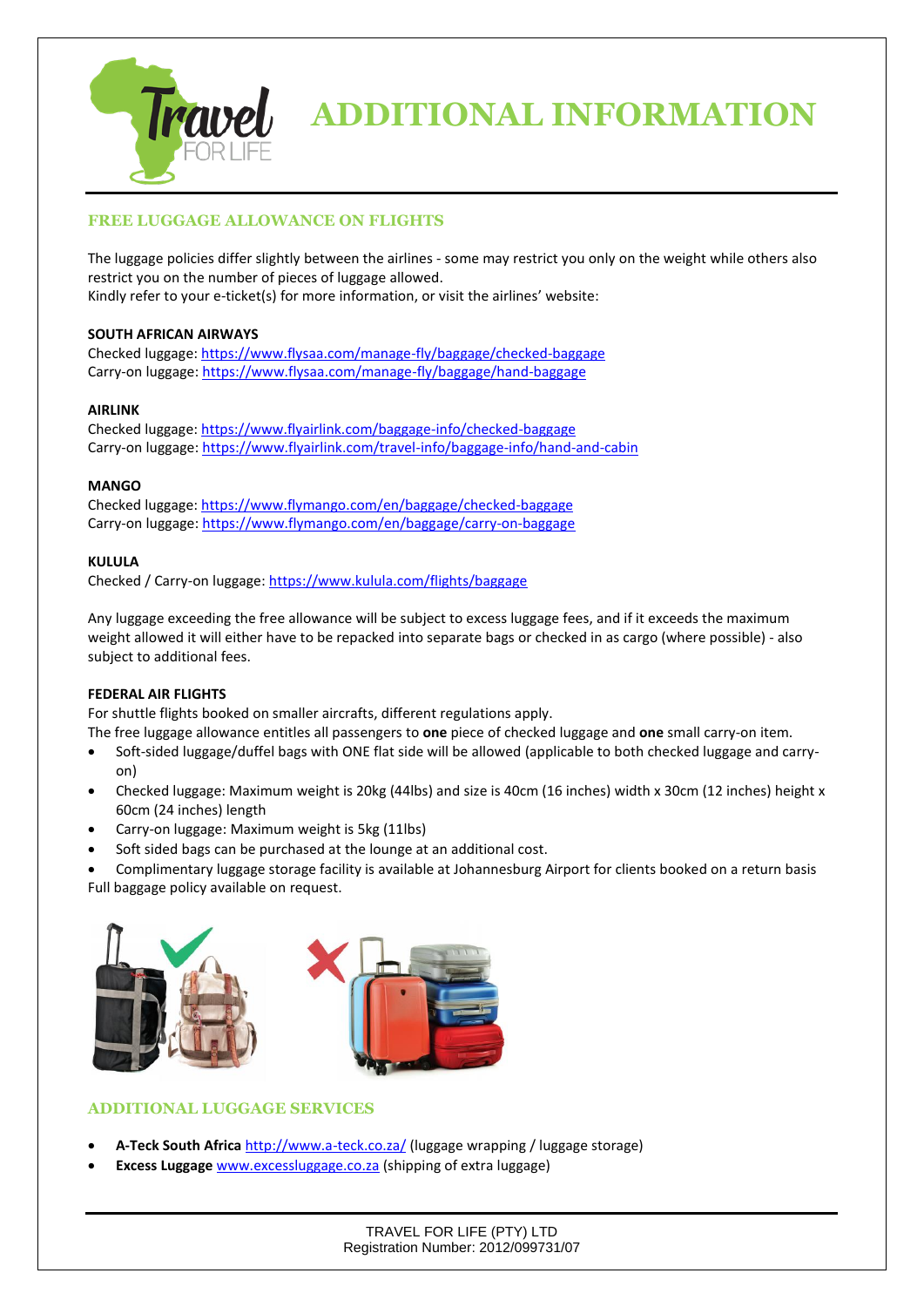

# **CAR RENTAL**

Kindly note that if you will be renting a car while you are here, you will require a valid driver's license. If you have a driver's license that is **not** in English, you will need to get an International Driver's License prior to arrival.

# **PACKING TIPS**

## **TOILETRIES**

- Dispense personal toiletries into small containers these can always be replenished when in South Africa
- Many hotels / lodges / guesthouses provide soaps, shampoos and other basic toiletries for your convenience
- Sun block lotion is essential to protect your skin against the harsh African sun
- Mosquito and insect repellent is also recommended, especially in the summer months these are also widely available throughout South Africa, and many lodges will have some available in the rooms
- If travelling with medication, always keep it in it's original, correctly labelled packaging

### **CLOTHING**

**Summers** in the Cape Town area are generally hot and dry, whereas in the Kruger area they are hot but rainy. **Winters** in the Cape Town area are cold and wet, whereas in the Kruger area they are cold but dry.

We generally recommend layering as the temperatures can easily change throughout the day.

Casual wear is widely accepted at hotels / lodges / guest houses.

However, it is a good idea to pack something smart casual / semi-formal just in in case you want to go out for a fancy dinner or a special event.

## **CLOTHING - SAFARI**

We recommend neutral colours - you want to blend in as much as possible with the natural surroundings. White is fine but may get dirty quickly. It is best to pack hardy, durable clothing and materials that breath well for the hot days.

But stay away from camo - only the SANDF (South African National Defense Force) are allowed to wear camouflage materials and you could be arrested for wearing it (this is also applicable in many other African countries).

As you are outdoors a lot during the day (you get 2 game drives a day of around 3 hours each) it's good to have something to protect you from the sun (hat and sunglasses).

Also always have something warm with you on the game drives, even if it's just something light during summer - the morning drives start very early and evening drives usually return once it's dark, and even if though it might not feel cold at first the wind can get chilly once the vehicle gets moving.

In the winter a beany, gloves and scarf / buff will help when it gets very cold, and many lodges will also have blankets and/or hot water bottles available on the drives.

We also recommend comfortable walking shoes.

Most lodges also have a pool, so be sure to pack your swimwear!

### **GADGETS**

- Binoculars (some lodges provide these on the game drives)
- Camera including memory sticks, charger and additional batteries
- Plug adapters (some lodges / hotels / guest houses may have adapters available that you can use)

### **A FEW MORE TIPS**

- Leave space in your luggage for gifts and souvenirs to take back home.
- Pack a small overnight bag for flights or car travel when you are only spending one night somewhere en route to your next destination - then you don't need to unpack your whole bag!
- Check what the weather is like in advance but do prepare for both cold and warm weather. Especially when on safari, you can't pop out to the store to stock up on any extra clothing items you may need.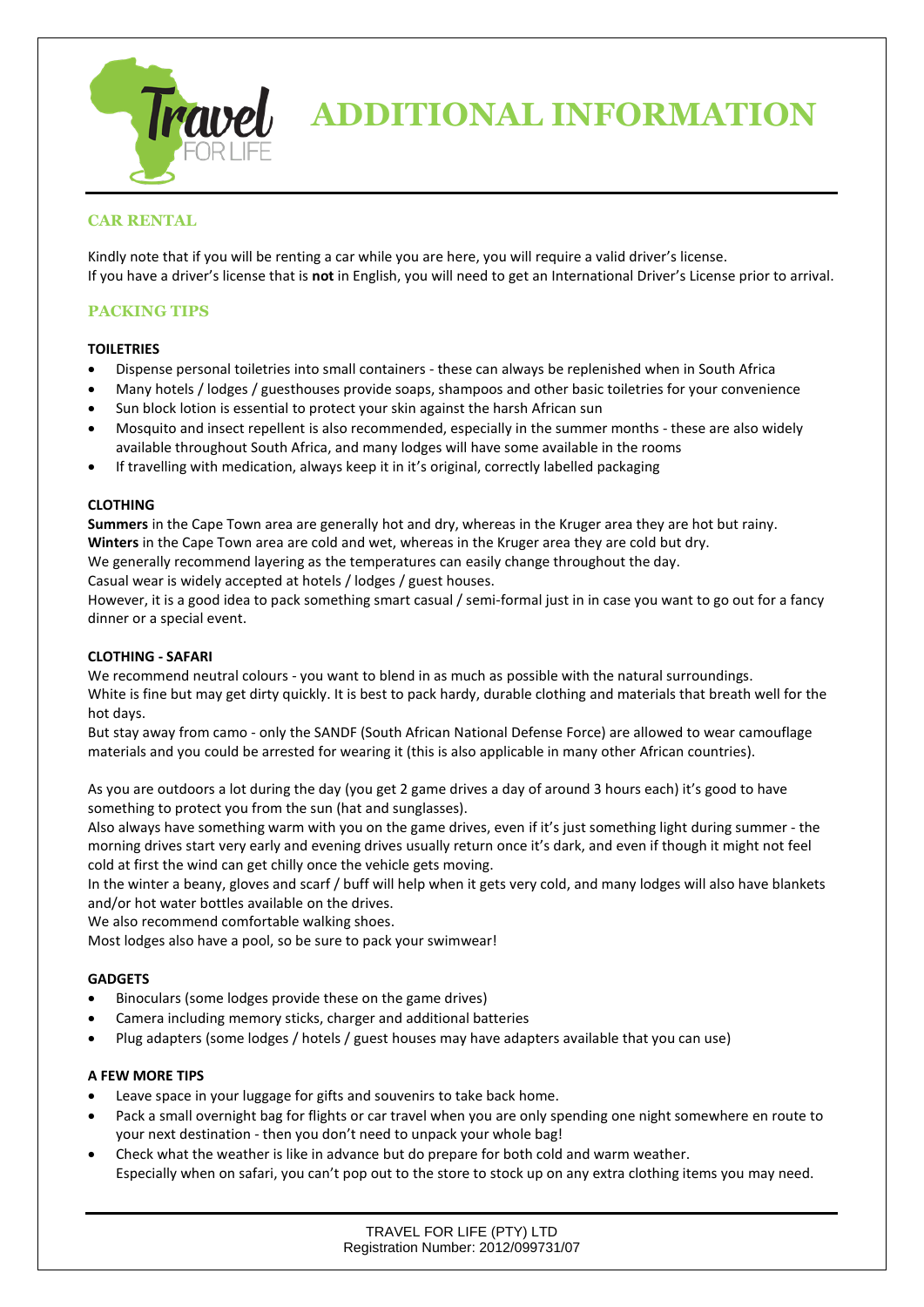

# **CURRENCY**

## The South African currency is the **Rand (ZAR)**.

Most hotels, restaurants, attractions and shops accept **credit cards**, however many do not accept AMEX. There are Automatic Teller Machines (ATMs) available if you need to withdraw cash using your debit or credit card. ATMs are plentiful in South Africa but be very cautious when withdrawing large amounts of money. Most major commercial banks offer foreign exchange services - ABSA / FNB / Nedbank / Standard Bank / Capitec. Some banks are also able to provide foreign exchange and credit cards.

If you are travelling to Botswana, Zambia, Mozambique or Zimbabwe the currency of choice is the **US Dollar** (though they do also have their own local currency).

Most hotels, restaurants, attractions/activities and shops accept payment in US Dollars.

Most hotels also accept credit cards (for settling room accounts etc).

If taking cash, rather take dollars in small denominations, and be sure that you carry NEW dollar bills (issued after the year 2000) as older notes are not accepted in US Dollar-based African countries.

# **TIPPING**

Tipping is customary in South Africa, although entirely at your own discretion.

Hotels and lodges often use an "envelope system" with your tip distributed amongst staff members, so a daily tip is not necessary. This is a good way of ensuring that it reaches all the staff that made your stay comfortable in some way, from housekeeping and kitchen staff to front of house and general staff.

So then a daily tip is not necessary unless a certain staff member has gone out of their way to give you good service, then you can tip them personally.

If an envelope isn't available you can ask them to include it when you settle your room bill.

- **Restaurants / Bars:** The general guideline is 10% of the total bill, or more if you feel you received excellent service.
- **Ranger / Tracker:** It's generally accepted that the ranger and tracker are tipped separately as you spend a lot of your time with them. We recommend around ZAR 200.00 per couple per day for each.
- Porter: It's customary to tip them directly (cash) after they've taken your bags to your room we recommend around ZAR 20.00.
- **Tour guide:** We generally recommend around ZAR 200.00 per couple, or more if you felt the guide went the extra mile to make your tour enjoyable.

# **EMERGENY NUMBERS**

10111 Nationwide Emergency Response

10177 Ambulance

- 082 911 Netcare911 (private ambulances and rapid response vehicles)
- 112 Cell phone emergency\*

\*A call to 112 on a cell phone is free and is even possible on a cell phone that does not have airtime (it also works if you don't have a SIM card).

You will then reach a call centre and they will route you to an emergency service closest to you. The automated menu acts as a form of triage (priority of treatment) control.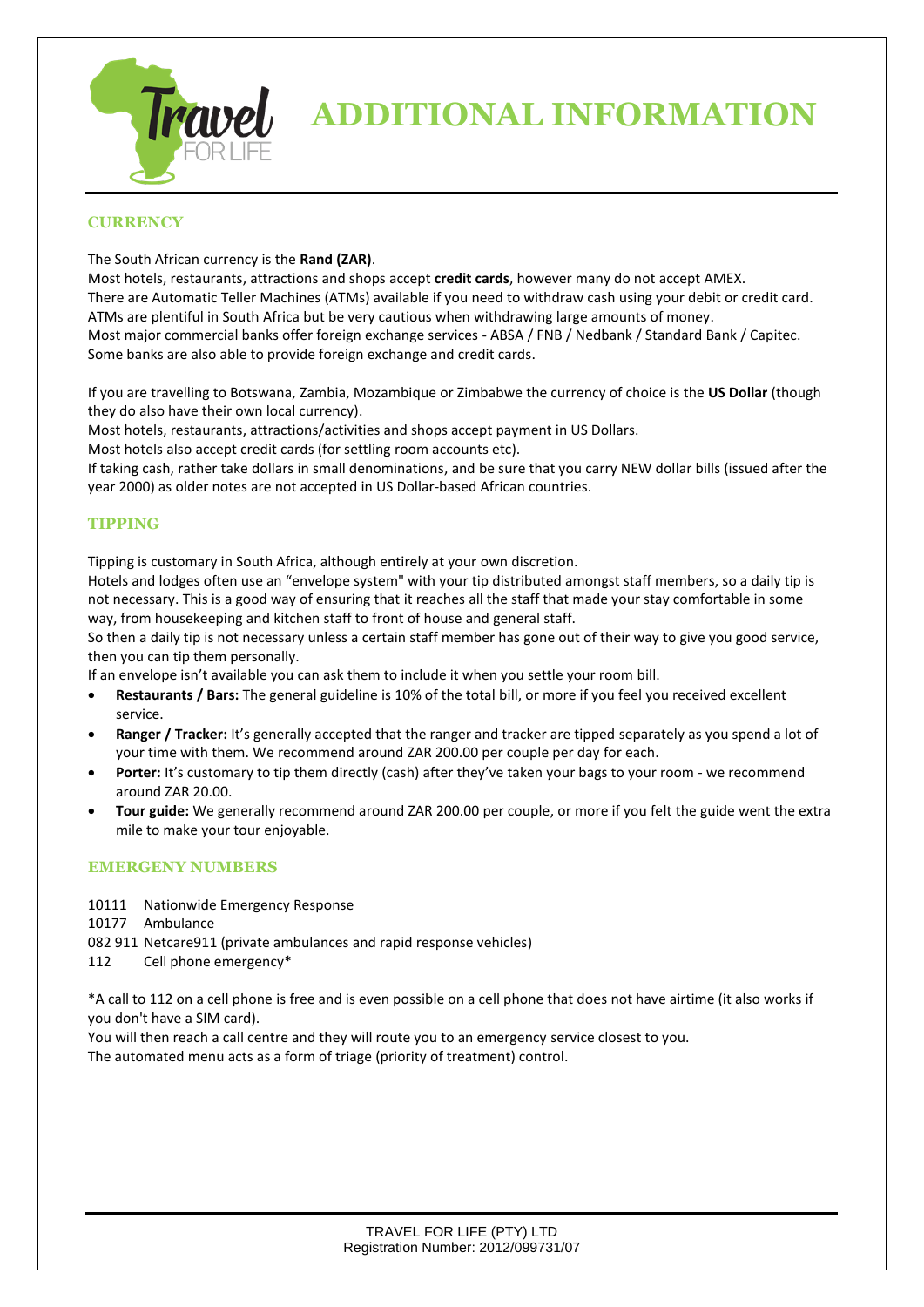

# **SAFETY AND TRAVEL TIPS**

## *As advised by the Department of Tourism <https://www.tourism.gov.za/Pages/Safety--Travel-Tips-Info.aspx>*

## **At the Airport:**

- Watch out for staged mishaps like someone bumping into you or spilling a drink this could be a ploy to divert your attention and steal your bag and passport;
- When seeking directions, proceed marked information counters only;
- Do not take cabs that have been recommended by people standing outside the airport terminal.

## **At your Accommodation:**

- Store valuables in the safety deposit box;
- Keep your room locked;
- If someone knocks, check who it is before opening the door. Contact reception if you have any reason for concern;
- Make sure that luggage is only given to bell staff, and a receipt is issued for stored luggage;
- Do not leave unattended valuables on chairs, under tables or on restroom hooks.

### **On the Street:**

- Avoid ostentatious display of expensive jewellery, cameras, mobile phones and other valuables.;
- Keep your handbag closed or zipped, and your wallet in an inside pocket and not in the rear pocket of your trousers;
- Do not leave them unattended. Also, it is ill-advised to carry large sums of money with you;
- Do not walk around talking on your mobile phone in the street and do not leave in unattended;
- Exchange you currency at a bank or at the hotel, not on the street.

### **In your Vehicle:**

- Plan your route in advance, keep the doors locked and windows up at all times;
- Do not leave your mobile phone or other valuables where they visible from outside the vehicle. Rather lock valuables in the boot (trunk) before your departure;
- At night, park in well-lit areas;
- Never pick up strangers or hitchhikers;
- If in doubt about the safety of an area, phone a police station for advice and help;
- Make sure you have the number of the car rental company at hand in case you get stranded.

### **ATM and Credit Cards:**

- Credit card transactions must be processed in your presence;
- Try and keep a backup credit card and cash in a safe place where you are staying;
- At the ATM be alert at all times. If you see anything suspicious, stop your transaction and leave.

### **Lost or Stolen Mobile Phones:**

- Inform your network provider of your loss:
	- o Cell C: 140 from Cell C numbers or 084 140 from other cellular phone networks;
	- o MTN: 173 (pre-paid) or 808 (contract) from MTN numbers or 083 1173 from a land line or other cellular phone networks;
	- o Vodacom: 111 from a Vodacom number or 082 111 from a landline;
- You will receive a reference number to prove that your cellular phone has been blacklisted. Report the loss of your cellular phone to your nearest police station by providing the refence number of your blacklisted cellular phone. The police will register a case;